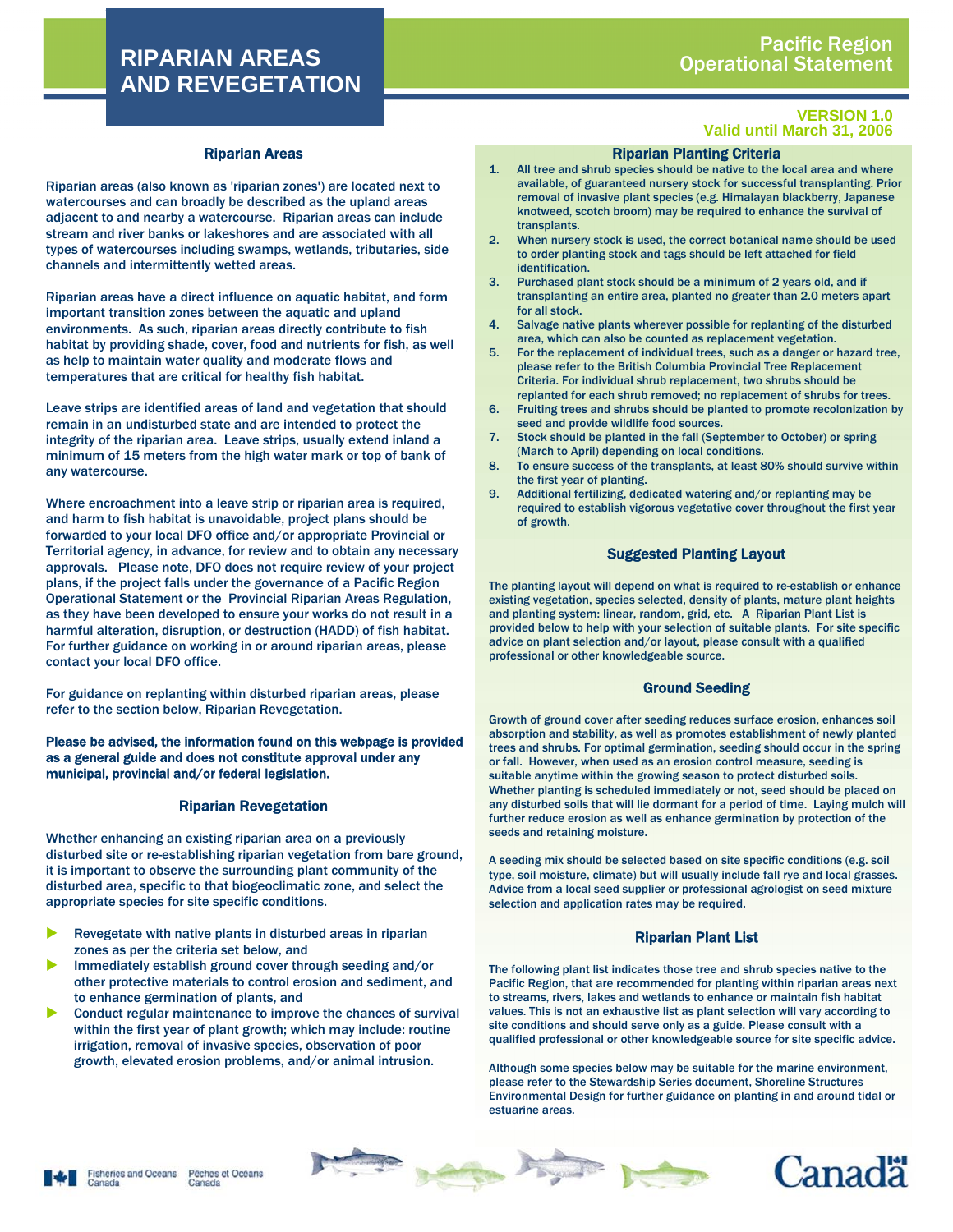# **RIPARIAN AREAS AND REVEGETATION**

## **VERSION 1.0 Valid until March 31, 2006**

| <b>Common Name</b>                       | <b>Latin Name</b>           | Coastal <sup>1</sup>      | <b>Southern</b><br>nterior <sup>1</sup> | Northern <sup>1</sup>   |  |  |
|------------------------------------------|-----------------------------|---------------------------|-----------------------------------------|-------------------------|--|--|
| <b>Deciduous Tree Species</b>            |                             |                           |                                         |                         |  |  |
| <b>Vine Maple</b>                        | <b>Acer circinatum</b>      | X                         |                                         |                         |  |  |
| <b>Douglas Maple</b>                     | Acer glabrum var. douglasii | $\boldsymbol{\mathsf{x}}$ | $\mathbf x$                             | $\mathbf{x}$            |  |  |
| <b>Broadleaf Maple</b>                   | <b>Acer macrophyllum</b>    | $\boldsymbol{\mathsf{X}}$ |                                         |                         |  |  |
| <b>Red Alder</b>                         | Alnus rubra                 | $\pmb{\chi}$              |                                         |                         |  |  |
| <b>Sitka Alder</b>                       | Alnus viridis ssp sinuata   |                           | $\mathbf{x}$                            | X                       |  |  |
| <b>Western Paper Birch (White Birch)</b> | <b>Betula papyrifera</b>    | $\boldsymbol{\mathsf{X}}$ | X                                       |                         |  |  |
| <b>Black Hawthorn</b>                    | Crataegus douglasii*        | $\mathsf{x}$              | $\mathsf{x}$                            |                         |  |  |
| <b>Pacific Crabapple</b>                 | Malus fusca*                | x                         |                                         |                         |  |  |
| <b>Balsam Poplar (Black Cottonwood)</b>  | Populas balsamifera*        | X                         | $\mathbf{x}$                            | $\mathbf{x}$            |  |  |
| <b>Trembling Aspen</b>                   | <b>Populas Tremuloides*</b> |                           |                                         | X                       |  |  |
| <b>Pin Cherry</b>                        | Prunus pensylvanica*        | $\boldsymbol{\mathsf{X}}$ |                                         |                         |  |  |
| <b>Choke Cherry</b>                      | Prunus virginiana*          | X                         | $\pmb{\chi}$                            |                         |  |  |
| <b>Cascara</b>                           | Rhamnus purshiana*          | X                         | $\mathsf{X}$                            |                         |  |  |
| <b>Mountain Ash</b>                      | Sorbus aucuparia*           | $\mathbf{x}$              |                                         |                         |  |  |
| <b>Coniferous Tree Species</b>           |                             |                           |                                         |                         |  |  |
| <b>White Spruce</b>                      | <b>Picea glauca</b>         | $\overline{\mathbf{X}}$   | $\overline{\mathbf{X}}$                 | $\overline{\mathbf{X}}$ |  |  |
| <b>Engelmann Spruce</b>                  | <b>Picea Engelmann</b>      |                           |                                         | X                       |  |  |
| <b>Black Spruce</b>                      | Picea mariana               | $\boldsymbol{\mathsf{X}}$ |                                         | X                       |  |  |
| <b>Sitka Spruce</b>                      | <b>Picea sitchensis</b>     | $\boldsymbol{\mathsf{X}}$ |                                         |                         |  |  |
| <b>Lodgepole Pine</b>                    | Pinus contorta              |                           | $\boldsymbol{\mathsf{x}}$               | $\mathbf{x}$            |  |  |
| <b>Western White Pine</b>                | Pinus monicola              | $\boldsymbol{\mathsf{X}}$ | X                                       |                         |  |  |
| <b>Ponderosa Pine</b>                    | <b>Pinus ponderosa</b>      |                           | X                                       | $\mathbf{x}$            |  |  |
| <b>Douglas Fir</b>                       | Pseudotsaga menziesli       | $\boldsymbol{\mathsf{x}}$ | X                                       | X                       |  |  |
| <b>Western Red Cedar</b>                 | Thuja picata                | X                         | X                                       |                         |  |  |
| <b>Western Hemlock</b>                   | Tsuga heterophylla          | X                         |                                         |                         |  |  |